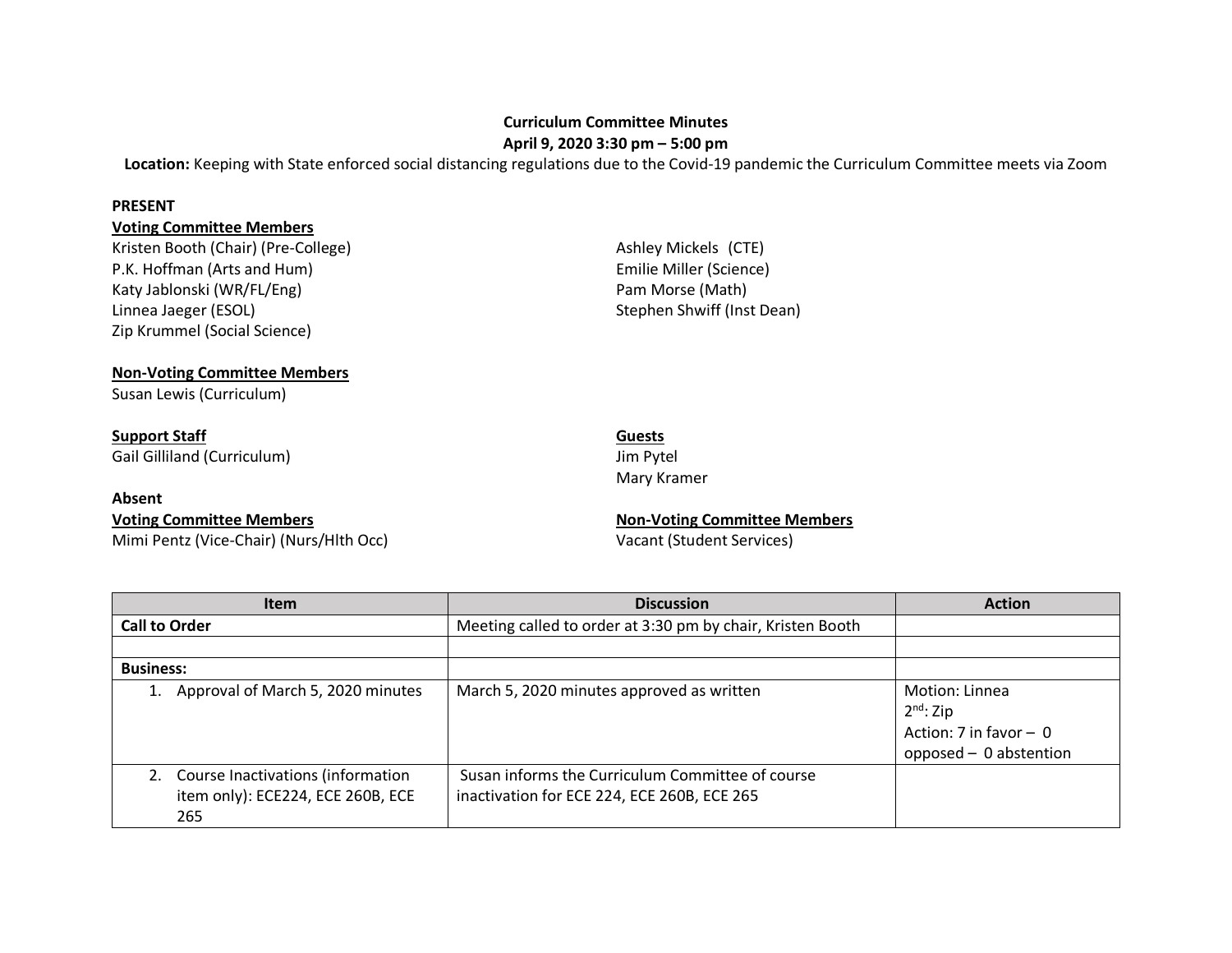| <b>Submissions:</b>                                                                                                    |                                                                                                                                                                                                                                                                                                 |                                                                                            |
|------------------------------------------------------------------------------------------------------------------------|-------------------------------------------------------------------------------------------------------------------------------------------------------------------------------------------------------------------------------------------------------------------------------------------------|--------------------------------------------------------------------------------------------|
| MTH 110 Technical Math (New LDC course)                                                                                | Jim Pytel presents the new Technical Math course. MTH 110<br>has been designed to meet the Em-Tech program math needs<br>consolidated into one course. It is not documented on the<br>course as concurrent. MTH 65 is the prerequisite. The<br>Curriculum Committee is approving as is written. | Motion: Stephen<br>$2^{nd}$ : Linnea<br>Action: $8$ in favor - 0<br>opposed - 0 abstention |
|                                                                                                                        | <b>Motion: Approve as written</b>                                                                                                                                                                                                                                                               |                                                                                            |
| Electro-Mechanical Technology (Degree                                                                                  | Mary Kramer presents the Em-Tech degree revision. MTH 110                                                                                                                                                                                                                                       | Motion: Stephen                                                                            |
| Revision: course)                                                                                                      | or higher is being added to the degree and MTH 95 removed.                                                                                                                                                                                                                                      | $2^{nd}$ : Linnea<br>Action: 8 in favor $-0$                                               |
|                                                                                                                        | <b>Motion: Approve as written</b>                                                                                                                                                                                                                                                               | opposed - 0 abstention                                                                     |
|                                                                                                                        |                                                                                                                                                                                                                                                                                                 |                                                                                            |
| ED 216 Purpose, Structure & Function of<br>Education in a Democracy (New LDC<br>course)                                | Kristen Booth presents ED 216. Brief discussion to clarify that<br>Ed 101 is recommended as a prerequisite. The student does<br>not have to take ED 101 as a prerequisite to take Ed 216.<br><b>Motion: Approve as written</b>                                                                  | Motion: Stephen<br>$2^{nd}$ : Pam<br>Action: 8 in favor $-0$<br>opposed - 0 abstention     |
|                                                                                                                        |                                                                                                                                                                                                                                                                                                 |                                                                                            |
| ECE 101 Exploring the ECE Field (New CTE<br>course)                                                                    | Ashley Mickels presents a brief overview of the ECE program<br>revision. The changes in the program have been motivated by<br>the recent completion of the ECE program review. These<br>intended changes bring courses into alignment with the new<br>NAEYC standards approved in March.        | Motion: Stephen<br>$2nd$ : Linnea<br>Action: $8$ in favor - 0<br>opposed - 0 abstention    |
|                                                                                                                        | <b>Motion: Approve as written</b>                                                                                                                                                                                                                                                               |                                                                                            |
|                                                                                                                        |                                                                                                                                                                                                                                                                                                 |                                                                                            |
| ECE 120 Introduction to Early Education and<br>Family Studies (Course Revision: title, req,<br>des, out, cnt, txt/mat) | <b>Motion: Approve as written</b>                                                                                                                                                                                                                                                               | Motion: Katy<br>$2^{nd}$ : Linnea                                                          |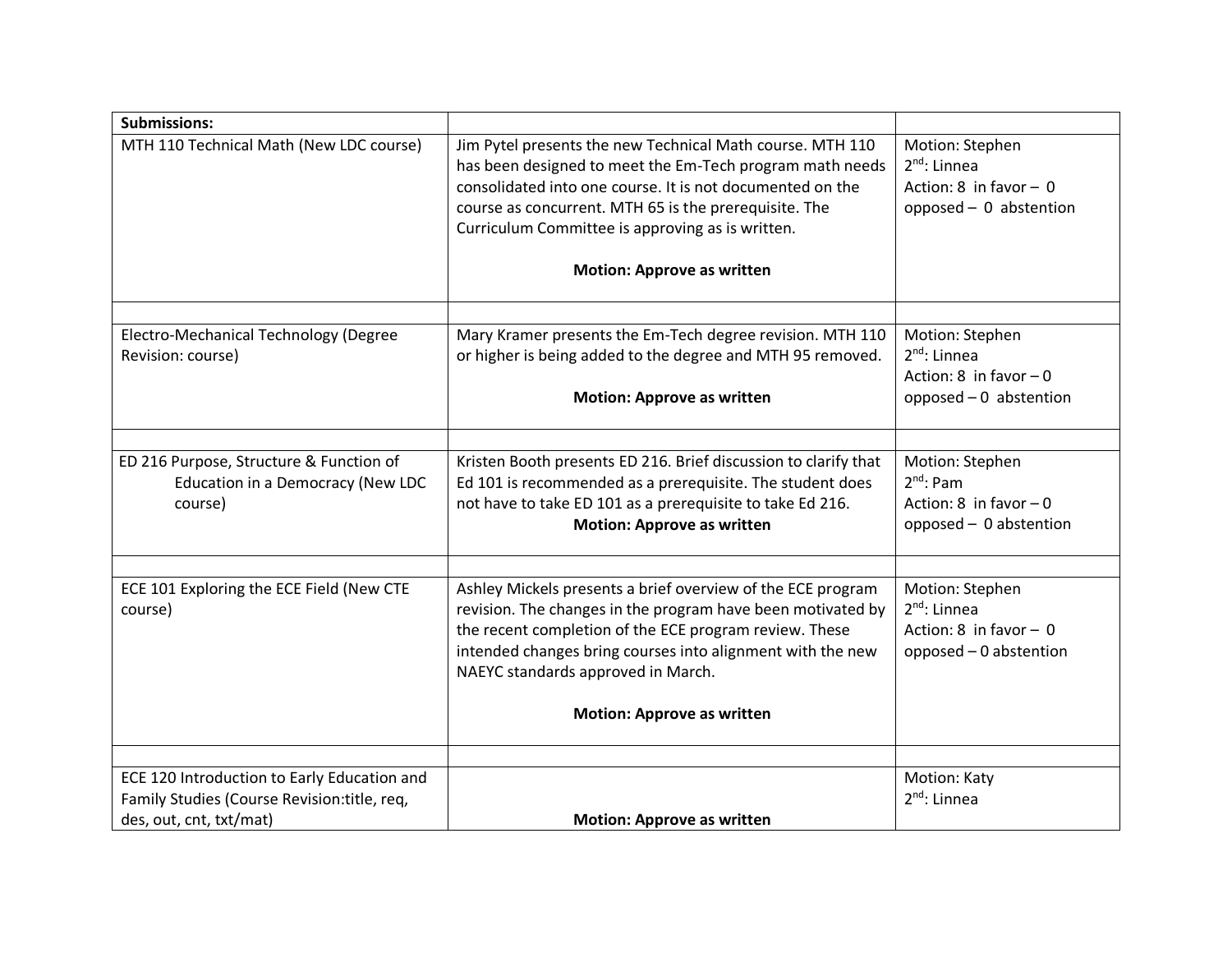|                                                   |                                                                                                                           | Action: $8$ in favor - 0          |
|---------------------------------------------------|---------------------------------------------------------------------------------------------------------------------------|-----------------------------------|
|                                                   |                                                                                                                           | opposed $-0$ abstention           |
|                                                   |                                                                                                                           |                                   |
| ECE 121 Observation & Guidance I (Course          |                                                                                                                           | Motion: Linnea                    |
| Revision: title, req, des)                        |                                                                                                                           | $2^{nd}$ : Pam                    |
|                                                   | <b>Motion: Approve as written</b>                                                                                         | Action: 8 in favor $-0$           |
|                                                   |                                                                                                                           | opposed - 0 abstention            |
| ECE 122 Environments & Curriculum in Early        | Description questioned, "children six weeks through age                                                                   | Motion: Zip                       |
| Childhood Education I (Course Rev: des, req)      | ten." Curriculum Committee recommends changing                                                                            | $2nd$ : Linnea                    |
|                                                   | description to "children six weeks through age eight."                                                                    | Action: 8 in favor $-0$           |
|                                                   |                                                                                                                           | opposed $-0$ abstention           |
|                                                   | <b>Motion: Approve as amended</b>                                                                                         |                                   |
|                                                   | Amendment: change description from "children six weeks                                                                    |                                   |
|                                                   | through age 10." to "children six weeks through age 8."                                                                   |                                   |
|                                                   |                                                                                                                           |                                   |
|                                                   |                                                                                                                           |                                   |
| <b>ECE 124 Multicultural Practices: Exploring</b> | Description questioned. Bias, not anti-bias practice, as the                                                              | Motion: Stephen<br>$2^{nd}$ : Pam |
| Our Views (Course Rev: title, des, req)           | title implies, is mentioned in the description.<br>Ashley assured the Curriculum Committee that a deeper                  | Action: 8 in favor $-0$           |
|                                                   | revision will be done in the future.                                                                                      | opposed - 0 abstention            |
|                                                   |                                                                                                                           |                                   |
|                                                   | <b>Motion: Approve as written</b>                                                                                         |                                   |
|                                                   |                                                                                                                           |                                   |
|                                                   |                                                                                                                           |                                   |
| ECE 126 Early Childhood Development: Birth        | It is noted "Pass/No Pass" is not checked on the submission.                                                              | Motion: Zip                       |
| to Age 8 (New CTE Course)                         | Ashley would like the course to include the "Pass/No Pass"                                                                | $2^{nd}$ : Linnea                 |
|                                                   | option.                                                                                                                   | Action: 8 in favor $-0$           |
|                                                   | The Curriculum Committee asks about the enrollment impact.                                                                | opposed - 0 abstention            |
|                                                   | It is noted that Early Childhood Development needs to be at<br>the very beginning without a Writing prerequisite. This is |                                   |
|                                                   | more focused on ECE specifically at an introductory level. This                                                           |                                   |
|                                                   | is part of the two smaller certificates.                                                                                  |                                   |
|                                                   |                                                                                                                           |                                   |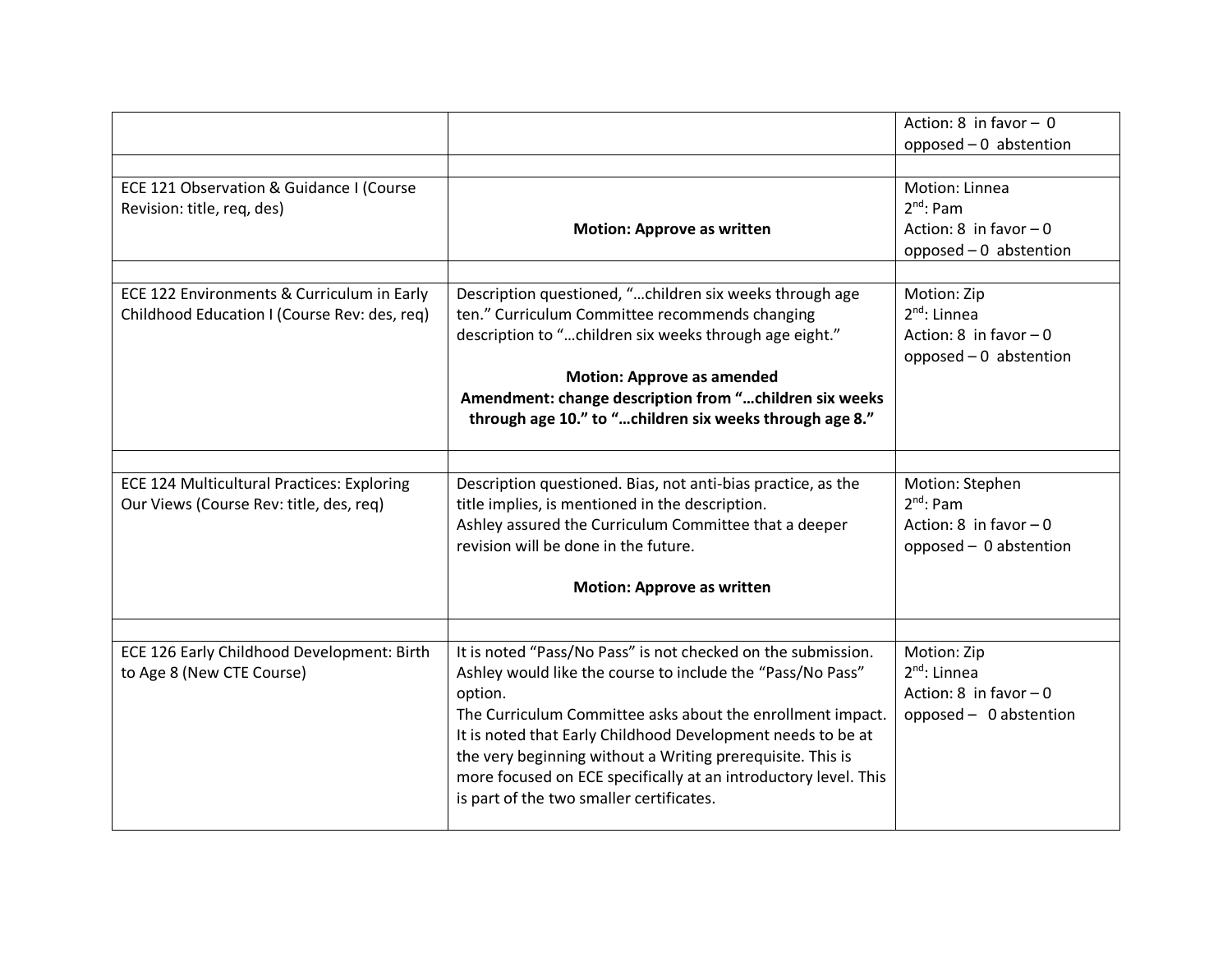|                                                                              | <b>Motion: Approve as amended</b><br>Amendment: add Pass/No Pass                                                                                                                                                                                                                                                                                                                                                                                          |                                                                                        |
|------------------------------------------------------------------------------|-----------------------------------------------------------------------------------------------------------------------------------------------------------------------------------------------------------------------------------------------------------------------------------------------------------------------------------------------------------------------------------------------------------------------------------------------------------|----------------------------------------------------------------------------------------|
|                                                                              |                                                                                                                                                                                                                                                                                                                                                                                                                                                           |                                                                                        |
|                                                                              |                                                                                                                                                                                                                                                                                                                                                                                                                                                           |                                                                                        |
| ECE 130A Practicum Orientation (Course Rev:<br>des, req, out, cont, txt/mat) | ECE 130A needs a change, per Ashley. The A, B, C<br>designations are no longer in use. They do not designate<br>multi-culturalism etc. Outcome #4 should not be a part of this<br>course. The Curriculum Committee agrees to the removal of<br>outcome #4.<br>HE 113 practicum orientation is before this practicum, so HE<br>113 is a pre/con requisite.                                                                                                 | Motion: Zip<br>$2nd$ : Stephen<br>Action: $8$ in favor - 0<br>opposed - 0 abstention   |
|                                                                              | <b>Motion: Approve as amended</b>                                                                                                                                                                                                                                                                                                                                                                                                                         |                                                                                        |
|                                                                              | Amendment: Remove outcome #4                                                                                                                                                                                                                                                                                                                                                                                                                              |                                                                                        |
|                                                                              |                                                                                                                                                                                                                                                                                                                                                                                                                                                           |                                                                                        |
| ECE 130B Practicum Seminar 1 (Grade Option<br>Chg)                           | Seminar classes are used to demonstrate that the student has<br>met the program outcomes. If you have not met NACE<br>outcomes the student will fail.<br>If someone wanted to get a grade could they?<br>It is noted that the State will allow no more than a maximum<br>of 8 pass/no pass courses in Less than One Year certificates.<br>The certificate this courses is in has fewer than 8 pass/no<br>pass courses. We are fine with this certificate. | Motion: Katy<br>$2^{nd}$ : Linnea<br>Action: 8 in favor $-0$<br>opposed - 0 abstention |
|                                                                              | <b>Motion: Approve as written</b>                                                                                                                                                                                                                                                                                                                                                                                                                         |                                                                                        |
|                                                                              |                                                                                                                                                                                                                                                                                                                                                                                                                                                           |                                                                                        |
| ECE 130B Practicum Seminar 1 (Contact Hour<br>Chg)                           | There is a drop of one credit with no real change in<br>outcomes. There are 2 outcomes for this course. This can be                                                                                                                                                                                                                                                                                                                                       | Motion: Stephen<br>$2^{nd}$ : Pam                                                      |
|                                                                              | done in 10 hours. 20 hours may have been a bit too much in                                                                                                                                                                                                                                                                                                                                                                                                | Action: 8 in favor $-0$                                                                |
|                                                                              | the past.                                                                                                                                                                                                                                                                                                                                                                                                                                                 | opposed $-0$ abstention                                                                |
|                                                                              | <b>Motion: Approve as written</b>                                                                                                                                                                                                                                                                                                                                                                                                                         |                                                                                        |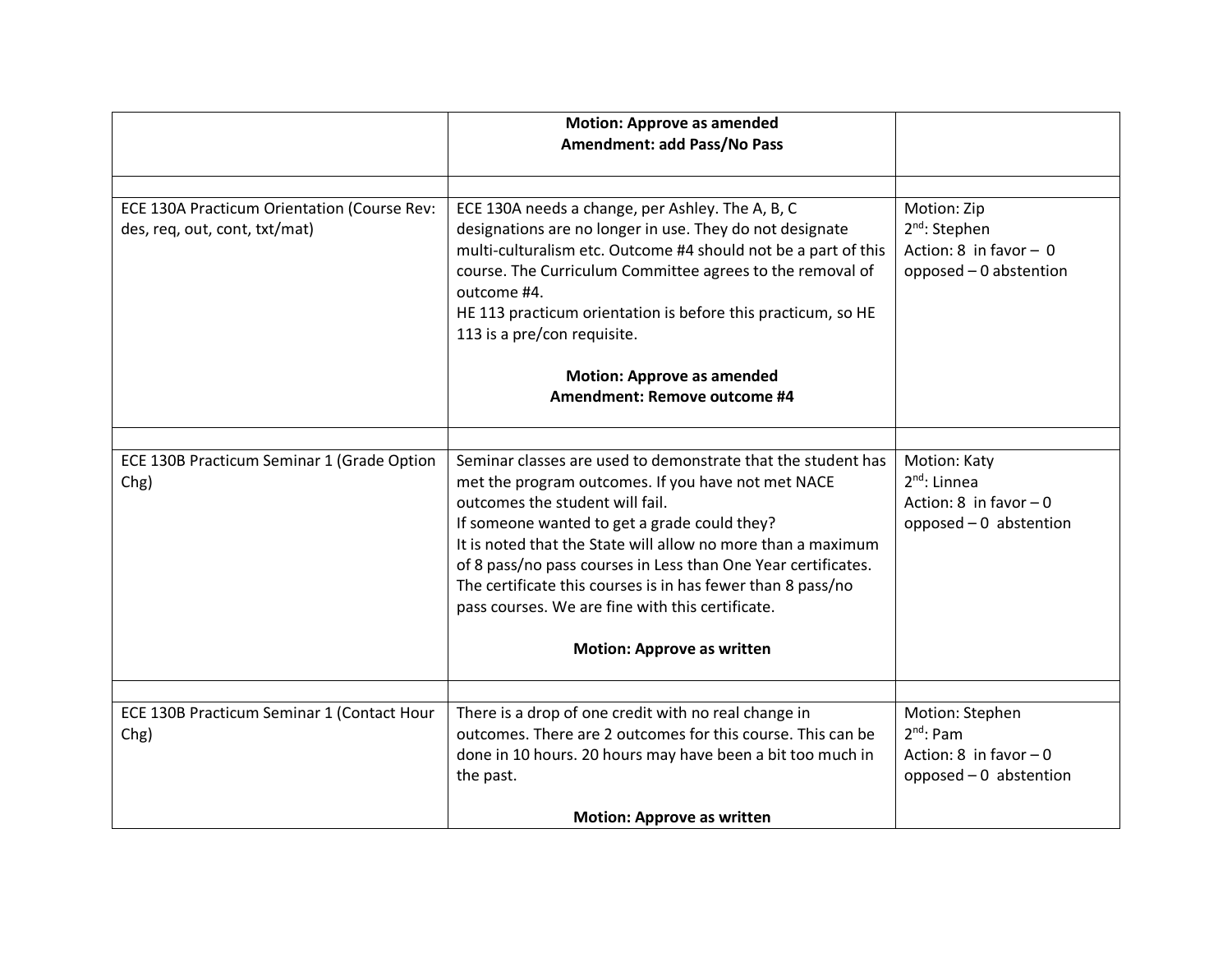| ECE 130C Practicum Seminar 2 (Grade Option<br>Chg) | Same response as 130B to previous questions.<br><b>Motion: Approve as written</b>                                                                                                                                                                                                                                                                                                                                                                                                      | Motion: Stephen<br>$2^{nd}$ : Zip<br>Action: $8$ in favor $-0$<br>opposed - 0 abstention         |
|----------------------------------------------------|----------------------------------------------------------------------------------------------------------------------------------------------------------------------------------------------------------------------------------------------------------------------------------------------------------------------------------------------------------------------------------------------------------------------------------------------------------------------------------------|--------------------------------------------------------------------------------------------------|
| ECE 130C Practicum Seminar 2 (Contact Hour<br>Chg) | <b>Motion: Approve as written</b>                                                                                                                                                                                                                                                                                                                                                                                                                                                      | Motion: Stephen<br>$2^{nd}$ : Pam<br>Action: $8$ in favor $-0$<br>opposed - 0 abstention         |
| ECE 134 Practicum 1 (Course Rev: des, req)         | 200 level requisite questioned for 100 level course. The<br>numbering is not necessary appropriate for the course. It may<br>be a possibility to change the numbering on these courses in<br>the future.<br>The Curriculum Committee is in agreement to amend the<br>description.<br><b>Motion: Approve as amended</b><br>Amendment: change description from "children birth<br>through five years in a group setting." to "children birth<br>through eight years in a group setting." | Motion: Linnea<br>$2nd$ : Emilie<br>Action: $8$ in favor - 0<br>opposed - 0 abstention           |
| <b>Grade Option Chg</b>                            | <b>Motion: Approve as written</b>                                                                                                                                                                                                                                                                                                                                                                                                                                                      | Motion: Katy<br>2 <sup>nd</sup> : Stephen<br>Action: $8$ in favor $-0$<br>opposed - 0 abstention |
| <b>Contact Hour Chg</b>                            | Contact hour change is a direct result of suggestions from the<br>advisory board during the Program Review. Students must<br>show that they can meet the NAEYC standards.<br><b>Motion: Approve as written</b>                                                                                                                                                                                                                                                                         | Motion: Stephen<br>$2^{nd}$ : Linnea<br>Action: 8 in favor $-0$<br>opposed - 0 abstention        |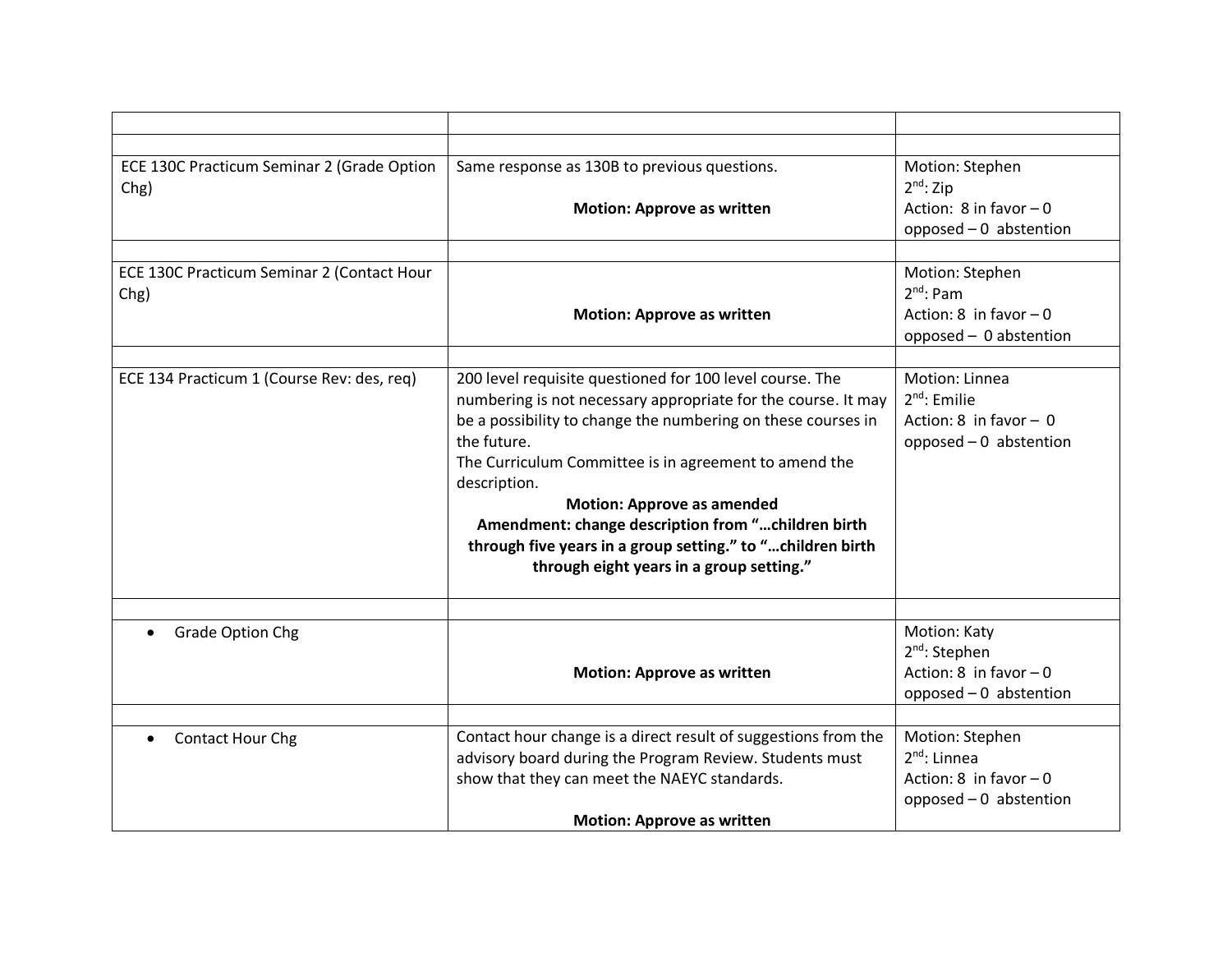| ECE 135 Practicum 2 (Course Rev: des, req)                                          | The description need to be amended to "birth through 8<br>years" and requisites added.<br><b>Motion: Approve as amended</b><br><b>Amended description:</b><br>Develops basic intermediate level skills to work with children<br>birth through eight years in a group setting. Includes the use<br>of developmentally appropriate methods to support guidance<br>and conflict resolution, schedule and routine planning,<br>fundamental curriculum development, and environmental<br>modification. Develops skills in working with children in a<br>group setting using developmentally appropriate methods.<br>Prerequisites: ECE 130B, ECE 134, ECE 234, ECE 235, ECE 236,<br>HE 262. Prerequisite/concurrent: HEC 202. Corequisite: ECE<br>130C. | Motion: Zip<br>$2^{nd}$ : Linnea<br>Action: 8 in favor $-0$<br>opposed - 0 abstention          |
|-------------------------------------------------------------------------------------|----------------------------------------------------------------------------------------------------------------------------------------------------------------------------------------------------------------------------------------------------------------------------------------------------------------------------------------------------------------------------------------------------------------------------------------------------------------------------------------------------------------------------------------------------------------------------------------------------------------------------------------------------------------------------------------------------------------------------------------------------|------------------------------------------------------------------------------------------------|
| <b>Grade Option Chg</b>                                                             | <b>Motion: Approve as written</b>                                                                                                                                                                                                                                                                                                                                                                                                                                                                                                                                                                                                                                                                                                                  | Motion: Zip<br>$2nd$ : Emilie<br>Action: 8 in favor $-0$<br>opposed - 0 abstention             |
| Contact Hour Chg                                                                    | <b>Motion: Approve as written</b>                                                                                                                                                                                                                                                                                                                                                                                                                                                                                                                                                                                                                                                                                                                  | Motion: Stephen<br>$2^{nd}$ : Linnea<br>Action: $8$ in favor - 0<br>opposed $-0$ abstention    |
| ECE 200 The Professional in ECE and Family<br>Studies (Course Rev: title, des, req) | The Curriculum Committee would like to see "Builds upon a<br>deeper knowledge of the profession" in the description.<br><b>Motion: Approve as Amended</b><br>Amendment: Last sentence of Reason for Requisite Change<br>response should read: "ECE 120 is our introduction course<br>that covers fundamental principles of ECE and this course<br>builds on ECE 120."                                                                                                                                                                                                                                                                                                                                                                              | Motion: Zip<br>2 <sup>nd</sup> : Stephen<br>Action: $8$ in favor - 0<br>opposed - 0 abstention |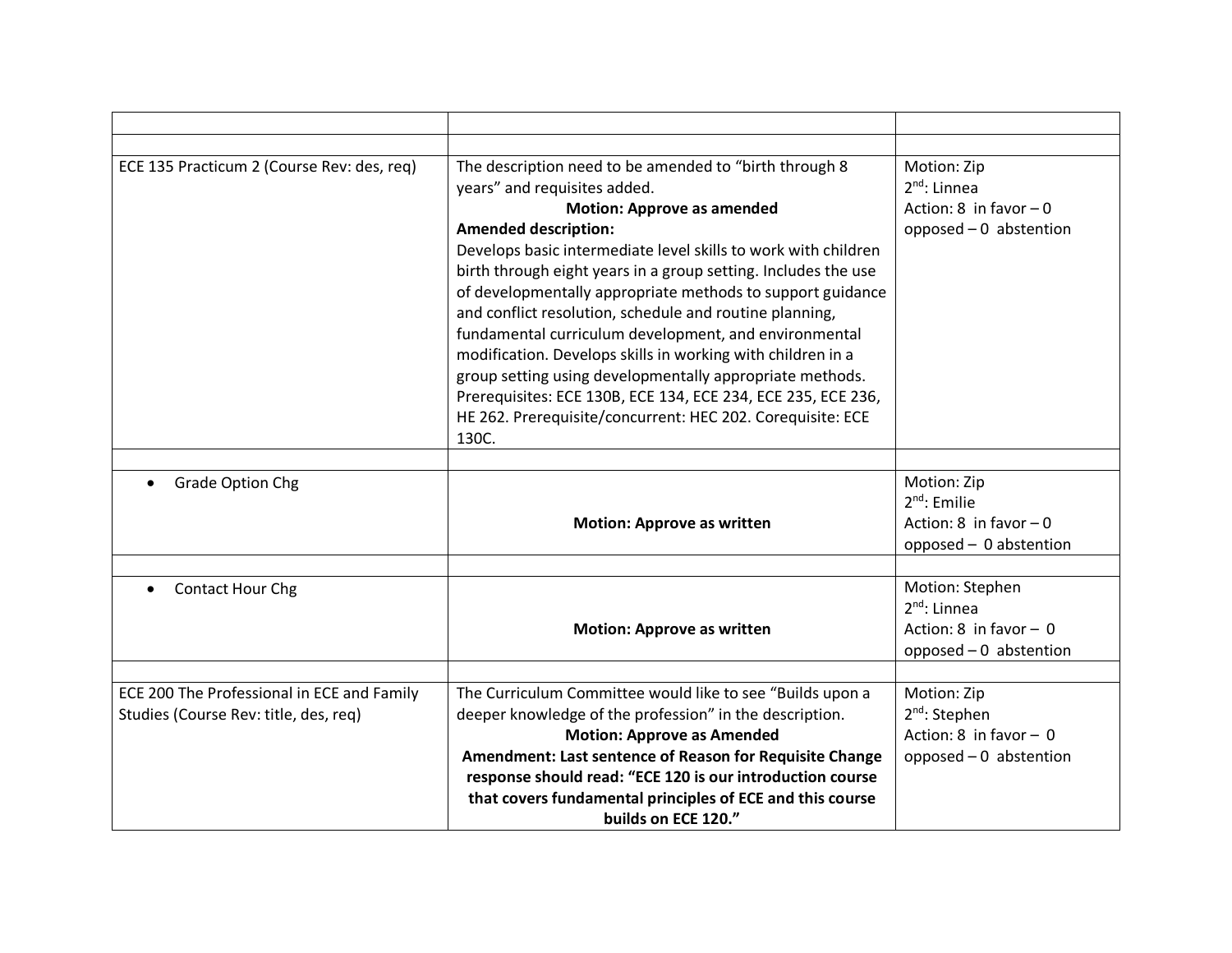| ECE 221 Observation & Guidance II (Course<br>Rev: title, des, reg)                               | <b>Motion: Approve as written</b>                                                                                                                                                                                                                                                                                                                                                                                                                                                                                     | Motion: Katy<br>$2^{nd}$ : Linnea<br>Action: $8 \text{ in favor} - 0$<br>opposed $-0$ abstention |
|--------------------------------------------------------------------------------------------------|-----------------------------------------------------------------------------------------------------------------------------------------------------------------------------------------------------------------------------------------------------------------------------------------------------------------------------------------------------------------------------------------------------------------------------------------------------------------------------------------------------------------------|--------------------------------------------------------------------------------------------------|
|                                                                                                  |                                                                                                                                                                                                                                                                                                                                                                                                                                                                                                                       |                                                                                                  |
| ECE 234 Introduction to Children with Special<br>Needs in ECE & FS (Course Rev: title, des, req) | <b>Motion: Approve as written</b>                                                                                                                                                                                                                                                                                                                                                                                                                                                                                     | Motion: Zip<br>$2^{nd}$ : Linnea<br>Action: $8$ in favor $-0$<br>opposed $-0$ abstention         |
| ECE 235 Music & Movement for the Young<br>Child (Course Rev: title, des, req)                    | <b>Motion: Approve as written</b>                                                                                                                                                                                                                                                                                                                                                                                                                                                                                     | Motion: Stephen<br>$2^{nd}$ : Pam<br>Action: 8 in favor $-0$<br>opposed $-0$ abstention          |
| ECE 236 Language & Literacy in Early<br>Childhood Education (Course Rev: des, req)               | <b>Motion: Approve as written</b>                                                                                                                                                                                                                                                                                                                                                                                                                                                                                     | Motion: Zip<br>$2^{nd}$ : Pam<br>Action: 8 in favor $-0$<br>opposed - 0 abstention               |
| ECE 238 Administration of ECE & FS Programs<br>(Course Rev: title, des, req)                     | The prerequisite measurement in the description<br>"Recommended: experience working with children in<br>groups." Is questioned. Ashley explains "Recommended"<br>means that the student can ask the instructor how much<br>experience they need. The Curriculum Committee is okay<br>with this measurement in the description.<br>Typo in the description needs to be corrected; HE 226 needs<br>to be changed to HEC 226.<br><b>Motion: Approve as amended</b><br>Description: change prerequisite HE 226 to HEC 226 | Motion: Stephen<br>$2^{nd}$ : Linnea<br>Action: 8 in favor $-0$<br>opposed $-0$ abstention       |
|                                                                                                  |                                                                                                                                                                                                                                                                                                                                                                                                                                                                                                                       |                                                                                                  |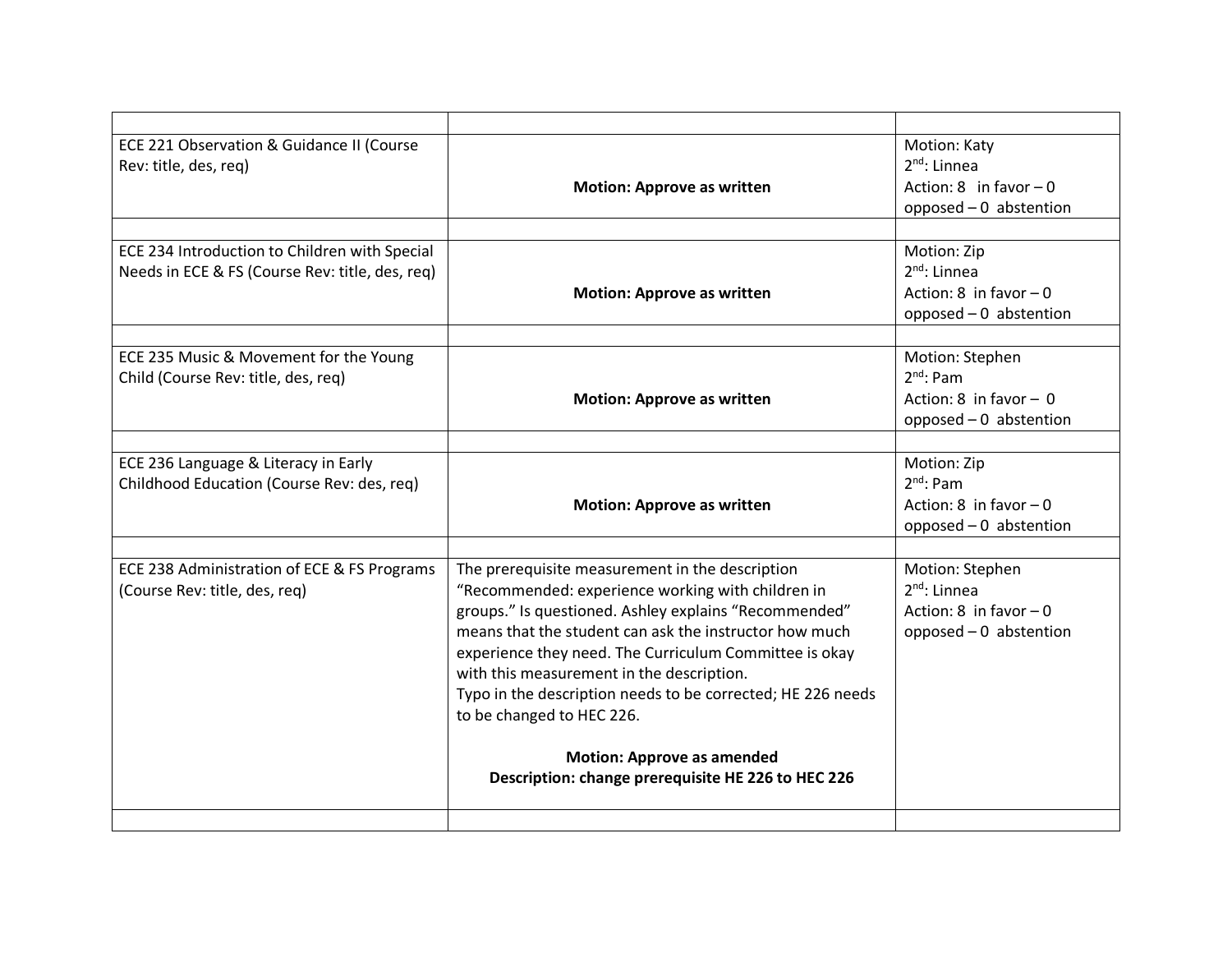| HEC 201 Family Partnerships in Education<br>(Course Rev: title, des, req) | This course is in line with the NAEYC standard change. The<br>description is making sure the course is covering the<br>community aspect.<br>Brief discussion regarding the ability to measure "recoginize"<br>in learning outcome #3. The Curriculum Committee is good<br>with the way outcome #3 is written.<br>4:32 PM Stephen leaves | Motion: Zip<br>$2^{nd}$ : Linnea<br>Action: $7$ in favor $-0$<br>opposed - 0 abstention      |
|---------------------------------------------------------------------------|-----------------------------------------------------------------------------------------------------------------------------------------------------------------------------------------------------------------------------------------------------------------------------------------------------------------------------------------|----------------------------------------------------------------------------------------------|
|                                                                           | <b>Motion: Approve as written</b>                                                                                                                                                                                                                                                                                                       |                                                                                              |
| Early Childhood Education Fundamentals<br>(New Certificate)               | 4:33 Stephen is returns.<br>Ashley briefly explains the Oregon Registry.<br>The courses in the new certificates address the NACE<br>standards.<br>The certificates are stackable to the AAC.<br><b>Motion: Approve as written</b>                                                                                                       | Motion: Zip<br>2 <sup>nd</sup> : Katy<br>Action: $8$ in favor $-0$<br>opposed - 0 abstention |
| Early Childhood Education Curriculum (New<br>Certificate)                 | A fulltime student could take both certificates at the same<br>time to get the first year of the AAS.<br>The Curriculum Committee suggests removing "Up to" in the<br>Electives and amend to "1 credit".<br><b>Motion: Approve as Amended</b><br>Amendment: In the Electives change "Up to 1 credit" to<br>"1 credit"                   | Motion: Zip<br>$2^{nd}$ : Pam<br>Action: 8 in favor $-0$<br>opposed - 0 abstention           |
| Early Childhood Education & Family Studies<br>AAS (Degree Revision)       | This year the first year of the AAS is changed. Next year, year<br>two will be changed. By making the changes yearly, the AAS<br>will keep within the States 30% change rule.                                                                                                                                                           | Motion: Stephen<br>$2^{nd}$ : Pam                                                            |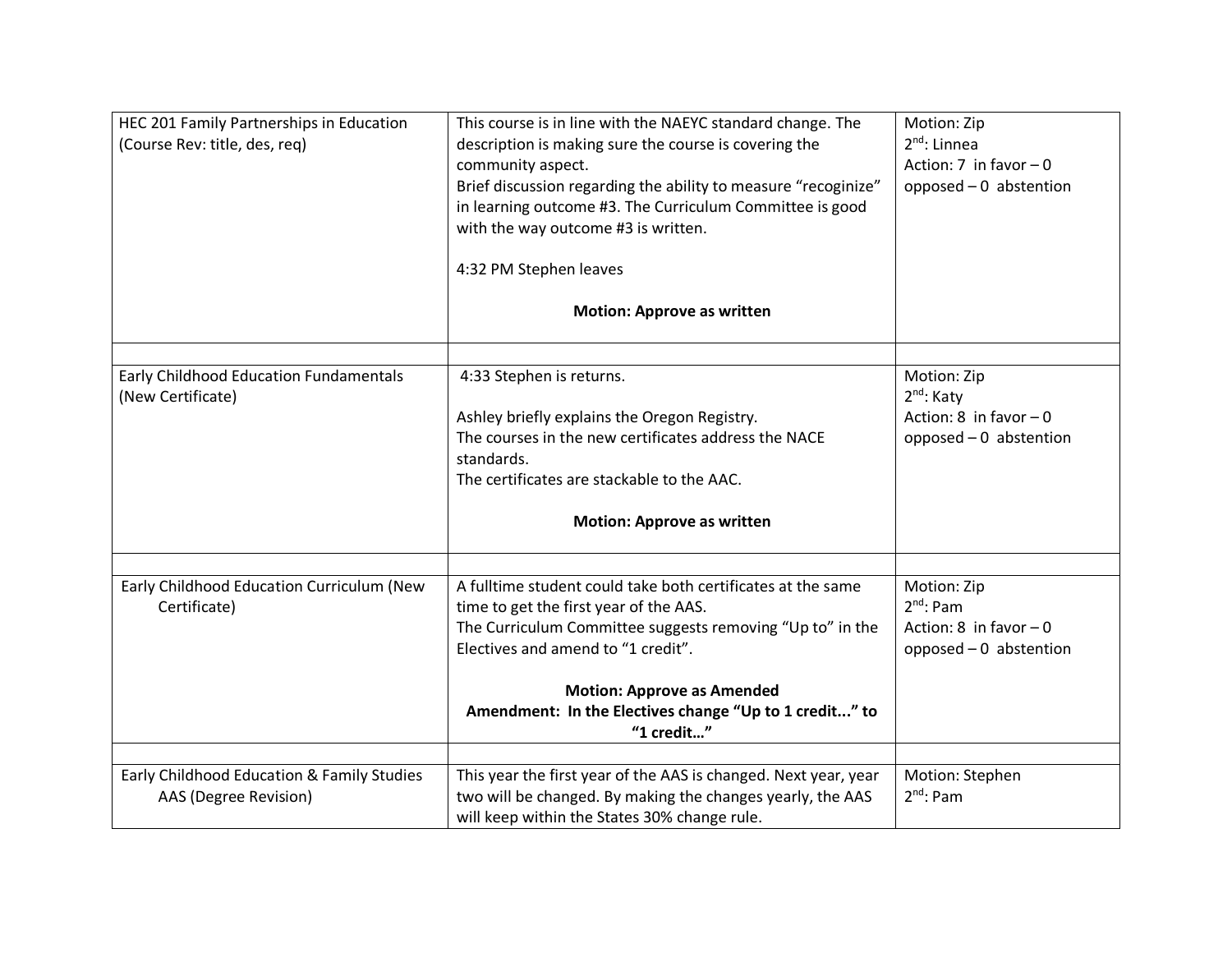|                                                                             | Susan's teachable moment: Look at what's to change. Count<br>up the number of credits added, removed and changes to<br>keep with the 30% rule. That is all the State looks at for the<br>30% rule.                                                                                                                                                                                                                                                                                                                              | Action: 8 in favor $-0$<br>opposed - 0 abstention                                       |
|-----------------------------------------------------------------------------|---------------------------------------------------------------------------------------------------------------------------------------------------------------------------------------------------------------------------------------------------------------------------------------------------------------------------------------------------------------------------------------------------------------------------------------------------------------------------------------------------------------------------------|-----------------------------------------------------------------------------------------|
|                                                                             | <b>Motion: Approve as written</b>                                                                                                                                                                                                                                                                                                                                                                                                                                                                                               |                                                                                         |
| Early Childhood Educator I (Cert Suspension)                                | <b>Motion: Approve as written</b>                                                                                                                                                                                                                                                                                                                                                                                                                                                                                               | Motion: Stephen<br>$2nd$ : Emilie<br>Action: $8$ in favor - 0<br>opposed - 0 abstention |
| <b>Teach Out Plan</b>                                                       | The Teach Out Plan is completed and in place. The students in<br>the program are being taken care of and no one is left<br>hanging.                                                                                                                                                                                                                                                                                                                                                                                             |                                                                                         |
| <b>Termination of Program Checklist</b>                                     | The Termination of Program checklist is completed.                                                                                                                                                                                                                                                                                                                                                                                                                                                                              |                                                                                         |
| Elementary Childhood Education & Family<br><b>Studies (Cert Suspension)</b> | Brief discussion ensued regarding the remaining students in<br>the certificate. There are still 3 students in the program. 6<br>years from first attending the student will be out. If the<br>students are at the college then they need to be notified by<br>the college.<br>In 2012-13 CGCC was under PCC.<br>The student should be checked with and then a plan made.<br>Speak with the registrar to see if there are any ECE classes<br>currently being offered that would be considered appropriate<br>for a substitution. | Motion: Katy<br>$2^{nd}$ : Linnea<br>Action: 8 in favor $-0$<br>opposed - 0 abstention  |
|                                                                             | <b>Motion: Approve as written</b>                                                                                                                                                                                                                                                                                                                                                                                                                                                                                               |                                                                                         |